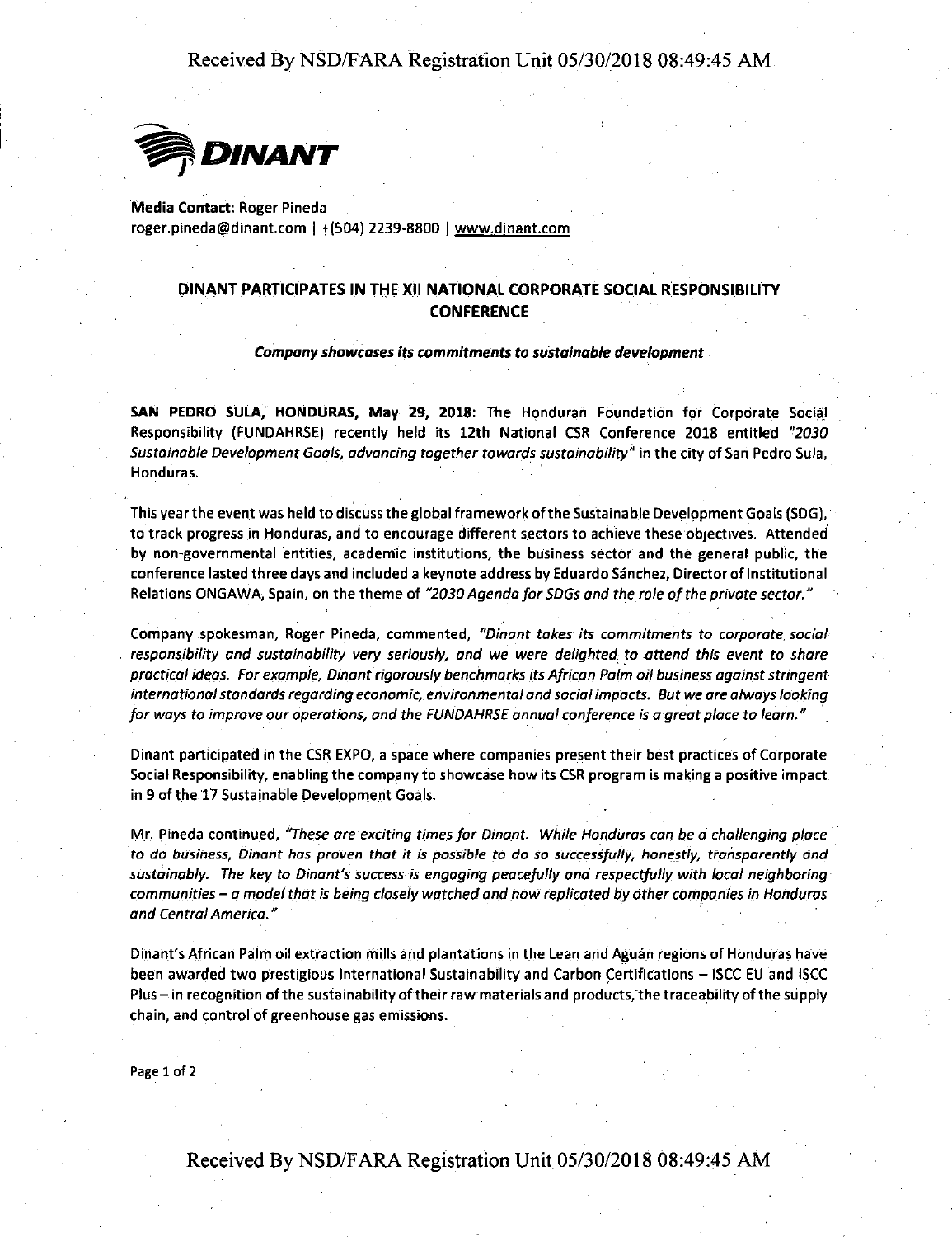Received By NSD/FARA Registration Unit 05/30/2018 08:49:45 AM



**Media Contact:** Roger Pineda roger.pineda@dinant.com I +(504) 2239-8800 I www.dinant.com

## **DINANT PARTICIPATES IN** THE **XII NATIONAL CORPORATE SOCIAL RESPONSIBILITY CONFERENCE**



*Qfn.ant shawcpsl?s its com.mitment ta Corporate Social Responsibility at the 12th National CSR Conference 2018, Honduras* 

### About Corporación Dinant

Dinant is a family-owned consumer products manufacturer founded in Honduras in 1960. Its products are sold across Central America and the Dominican Republic. The company employs 7,200 people worldwide, supports a further 22,000 livelihoods, and contributes significantly to the Honduran economy. For more information, visit www.dinant.com.

This material is distributed by Tricuro LLC on behalf of Corporation Dinant. Additional information is available at the Department of Justice, Washington, DC.

\*\*'\* END-\*\*\*

**Page** *i* of *i* 

Received By NSD/F ARA Registration Unit 05/30/2018 08:49:45 AM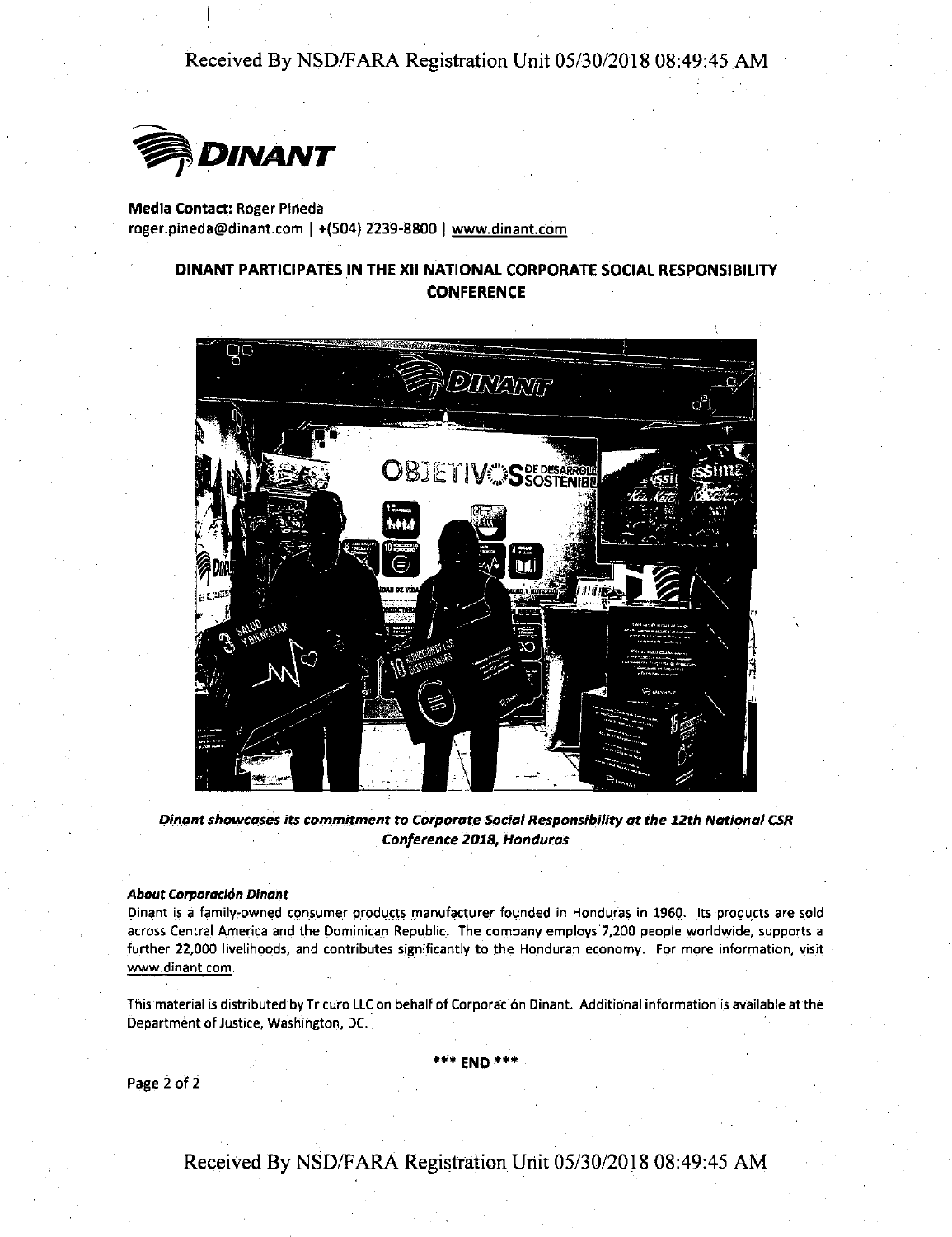Received By NSD/FARA Registration Unit 05/30/2018 08:49:45 AM



**Contacto directo:** Roger Pineda ' roger.pineda@dinant.com I +(504) 2239-8.800 I www.dinant.com

# **DINANT PARTICIPA EN LA XII CONFERENCIA NACIONAL DE RESPONSABILIDAD SOCIAL EMPRESARIAL**

La compañía muestra sus compromisos con el desarrollo sostenible

SAN PEDRO SULA, HONDURAS, Mayo 29, 2018: La Fundación Hondureña de Responsabilidad Social Empresarial (FUNDAHRSE) celebr6 la XII Conferencia Nacional de RSE 2018 titulada "ODS 2030, avanzando juntas hacia la sostenibilidad" en el Centro de Convenciones del Hotel Copantl de San Pedro Sula.

Este año, el evento se llevó a cabo para difundir el marco mundial sobre los Objetivos de Desarrollo Sostenible (ODS), c\_onocer el estado actual y sus avances en Honduras, asi como provocar la acci6n de los diferentes sectores para el logro de esos objetivos. La conferencia, que contó con la presencia de entes no gubernamentales, instituciones académicas, sector empresarial y público en general, tuvo una duración de tres días recibiendo una conferencia magistral a cargo del Ing. Eduardo Sanchez, Director de Relaciones lnstitucionales ONGAWA, Espana, acerca del tema principal *"ODS de la Agenda 2030* y *el rat def sector privado."* 

El portavoz de la compaiiia, Roger Pineda, comento: *"Para Dinant es importante cumplir sus compromisos en temos*  · *de Responsobilidad Socio/* y *Sostenibilidad, es tu vi mos encantodos de poder asistir a este evento poro compartir ideas pr6cticas. Par ejemplo, Dinant compara de forma rigurosa su negocio de Palma Aceitera con estrictos estandares internacionales referentes a impactos econ6micos, ambientales* y *sociales. Siempre estamos buscando formas de mejoror nuestras operociones, y la conferencia anual de FUNDAHRSE es un gron lugar para aprender.* •

Dinant participo en la Expo RSE, un espacio donde las compañías pueden presentar sus buenas prácticas en Responsabilidad Social, permitiendo a la compañía mostrar cómo su política y programas de RSE están teniendo un impacto positive en 9 de los 17 Objetivos de Desarrollo Sostenible.

**Er ·sr-. Pi\_neda contir1u6: "Estos son tiempos emocionantes para Dinant. Si bien Honduras puede ser** *un* **lugar**  *desafiante para hacer negocios, Dinant ha demostrodo que es posible hocer/o de manera exitosa, honesto, tronsporente* y *sabre todo sostenible. La clave def exito de Dinont es comprometerse de forma pacifico* y *respetuosa*  con las comunidades vecinas locales, un modelo que está siendo seguido de cerca y ahora replicado por otras **compañías en Honduras y América Central."** 

Las plantas de extracción de aceite de Palma Aceitera y plantaciones de Dinant en las regiones de Lean y Aguan en Honduras, han recibido dos certificaciones internacionales de sostenibilidad y' carbono .- ISCC EU e ISCC Plus - en reconocimiento de la sostenibilidad de sus materias primas y productos, la trazabilidad del suministro cadena y el control de emisiones de gases de efecto invernadero.

Pagina 1 de 2

Received By NSD/FARA Registration Unit 05/30/2018 08:49:45 AM